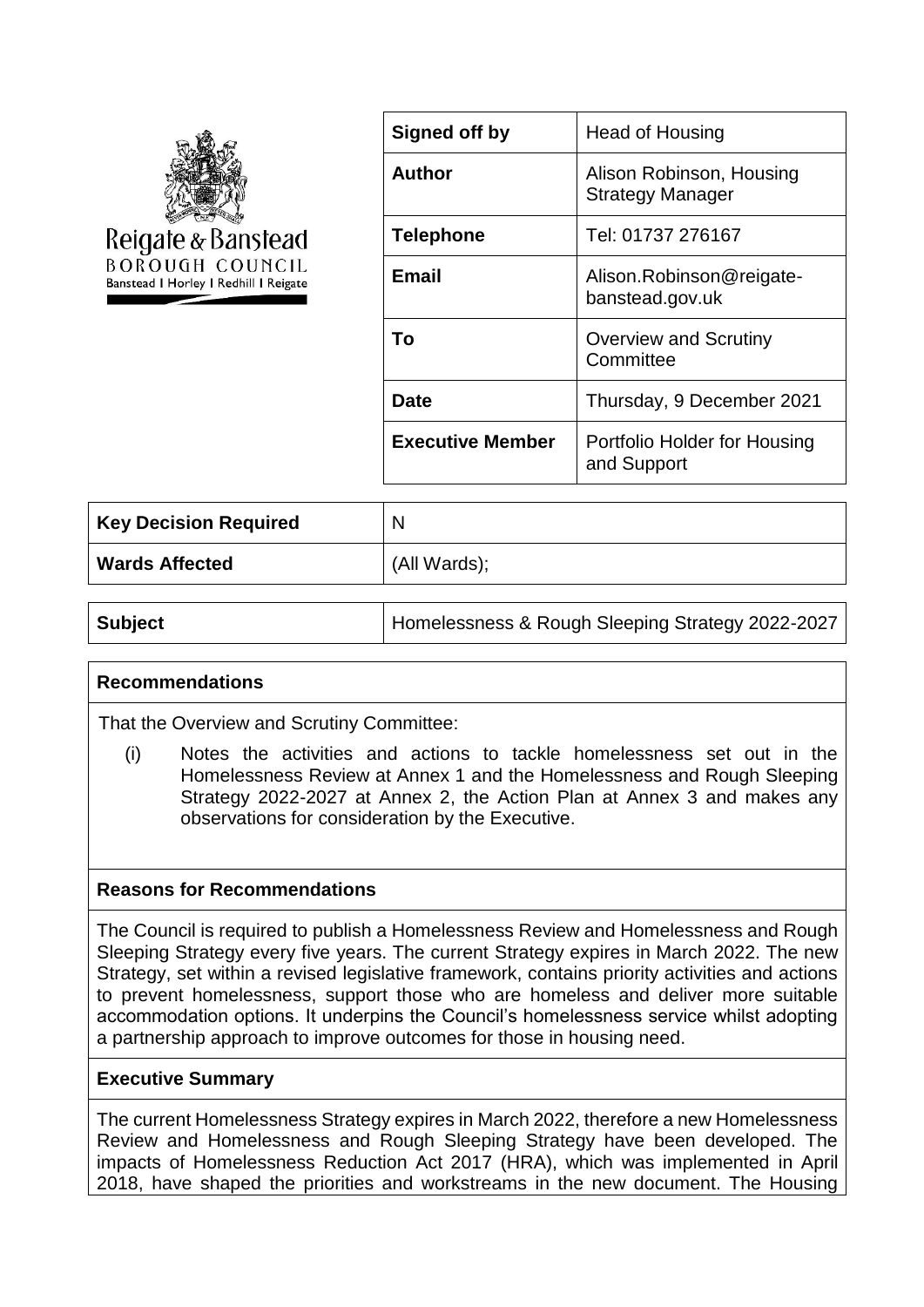Service is working with new client groups, undertaking more intensive casework, and responding to many more clients with support needs. Working in partnership with statutory agencies, housing providers, support services, charities and others is crucial to delivering services and suitable accommodation options and is reflected in our approach.

This new Strategy, consulted upon in October 2021, reflects the on-going and the new challenges involved in tackling homelessness. It has a strong focus on homelessness prevention, assisting the increasing numbers of applicants with support needs, tackling rough sleeping and securing more accommodation options. The Housing Service continues to be supported by Council revenue funding, annual homelessness government grant funding and short-term government homelessness grants for specific projects.

# **Executive has authority to approve the above recommendations**

### **Statutory Powers**

- 1. The Homelessness Act 2002 requires local housing authorities to take strategic responsibility for tackling and preventing homelessness.
- 2. The Council is required by the Homelessness Act 2002 to publish a Homelessness Strategy and Housing Review every five years, the current Strategy expires in March 2022.

### **Background**

- 3. This strategy has been drafted in the context of national legislation, guidance and priorities to respond to local housing pressures, homelessness trends, housing need, partnership work and resources.
- 4. New homelessness legislation in the form of the HRA, has widened the Council's homelessness responsibilities and duties. At the same time, it also placed more responsibility on applicants to cooperate and help themselves.
- 5. This Strategy marks a continuation of partnership working to deliver good housing outcomes, applying for and securing external funding and capitalising on opportunities to deliver more accommodation options for local people.

#### **Key Information**

#### **Homelessness facts and figures**

6. The Homelessness Review examines homelessness and need in the borough during the previous 3-5 years. Homelessness data is provided from April 2018 onwards, which is the point from which legal duties changed significantly, up to April 2021 which marks the end the financial year. Given the significant changes in legal duties introduced by the HRA, it is not meaningful to compare data with previous years. A relatively small data set is available, and homelessness activity is also set within the context of the impacts of the Pandemic.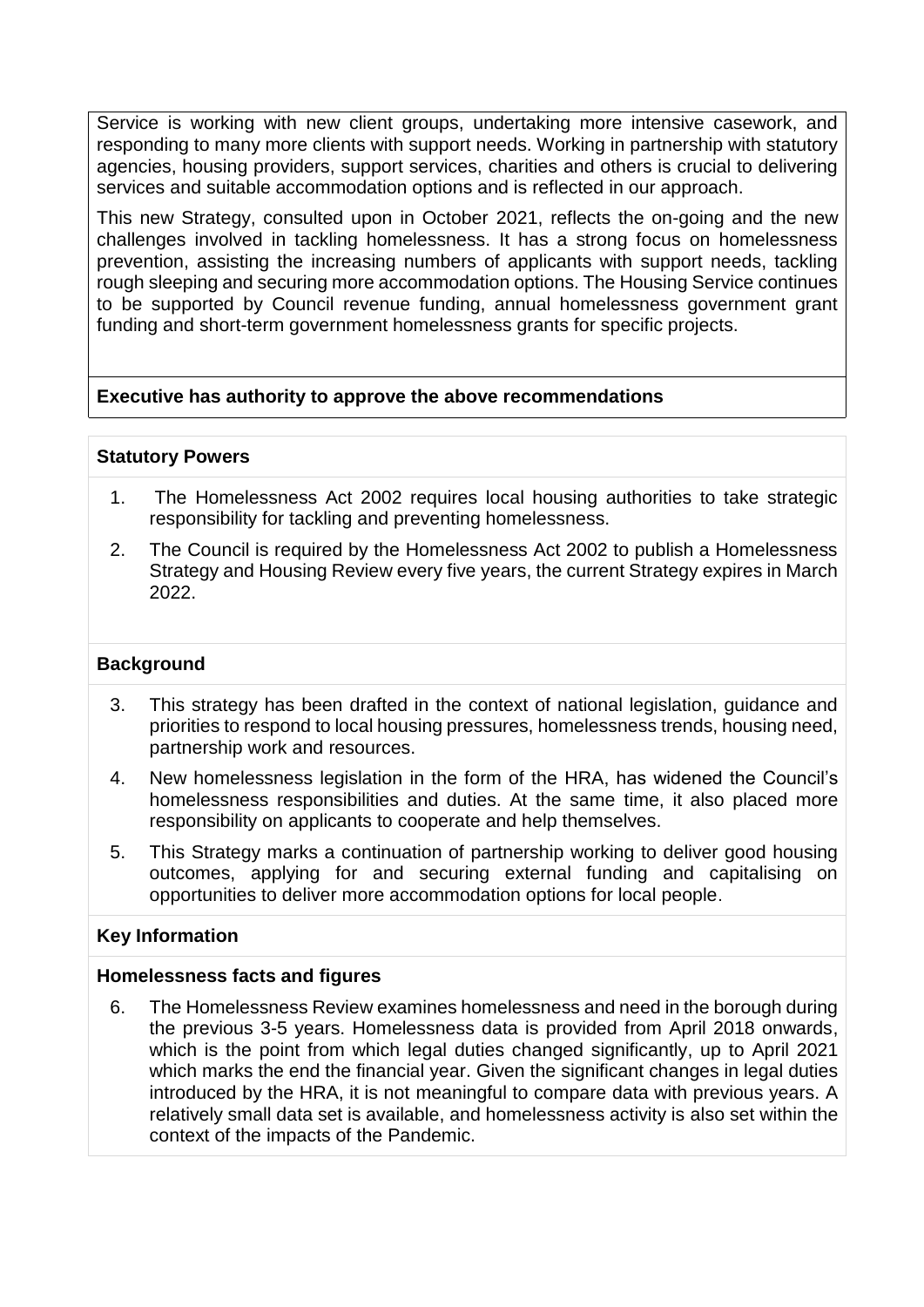- 7. During 2018-2021 a total of 1,530 initial assessments of homeless households were completed, around a further 1,500 contacts were made to the team for advice / signposting which did not trigger an assessment. Of the assessments, a prevention duty was accepted to over 1,000 applicants and a relief duty accepted to just under 500 households.
- 8. The proportion of households with support needs has risen. Since 2018, over 3,200 support needs were identified by applicants with two thirds reporting multiple needs. The most common single need is mental ill-health, followed by physical ill-health or disability, and thirdly risk of or having experienced domestic abuse.
- 9. Since 2018, the number of single people owed a prevention or relief duty now accounts for 50 percent of cases. Prior to the HRA the dominant group owed a homelessness duty was families with children. This change in the client type reflects the wider statutory duties imposed by the HRA and the increasing numbers of people with support needs. More intensive case management and support is needed, and the lack of suitable accommodation is a challenge.
- 10. The most common cause of homelessness has changed since the previous strategy. For those owed a prevention duty the main specific causes are family / friend eviction, end of a Private Rent Sector (PRS) tenancy, end of a social tenancy. For relief duty applicants the main causes are family / friend eviction, domestic abuse, end of a PRS tenancy.
- 11. In terms of outcomes, 51 percent of prevention duty cases were assisted to move to alternative accommodation to resolve their housing issue and 16 percent were assisted to stay put. At the relief duty 46 percent of applicants secured accommodation.
- 12. During 2018 2021, 241 main duty decisions were taken, of these a duty was accepted for 188 households. Of these households, 70 percent were families.
- 13. Until the pandemic numbers on the Register were fairly static at around 800 households. Numbers have risen. At the end of October 2021, 1,177 households were on the Register.

## **Homelessness Strategy 2022-2027**

14. The draft Strategy priorities outlined below, build upon our existing good practice, the use of prevention tools embedded in the Housing Team, whilst responding to more specific issues around support needs and rough sleeping.

# **Priority one: Prevent homelessness and sustain tenancies**

15. Preventing homelessness at the earliest opportunity underpins our approach and this will continue to produce positive outcomes for households despite challenges around securing affordable housing options. Our areas of activity are: supporting those at risk at the earliest opportunity; directing households to money advice services; preventing the loss of a private tenancy; accessing private rented accommodation and tenancy sustainment.

# **Priority two: Respond to support needs**

16. We provide advice, support and make multiple referrals to support agencies and accommodation providers for clients with support needs. There is a good supply of low support housing, but not enough medium to high support housing. Working in partnership is crucial to providing effective support and accommodation options. Our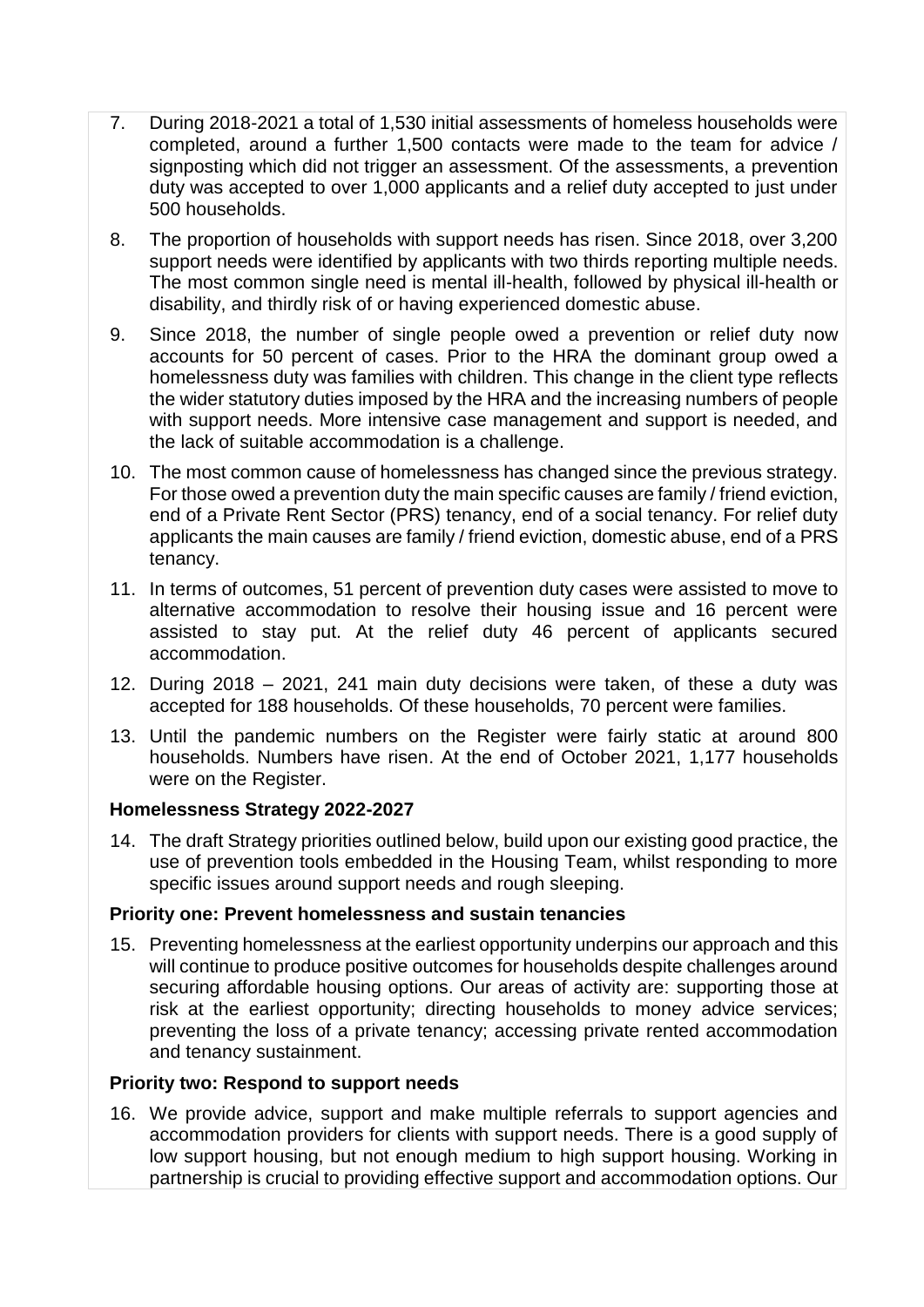priority areas are: mental health; prison leavers and ex-offenders; alcohol and substance misuse; young people and care leavers and domestic abuse.

# **Priority three: Tackle Rough Sleeping**

17. Whilst the number of street homeless people is low, the numbers of clients at risk of rough sleeping due to insecure accommodation arrangements remains an issue. Analysis of the support needs reported, shows this group when combined with people with a history of repeat homelessness form the second largest support need group. Our priority areas of activity are: complex need supported housing scheme, East Surrey Outreach Service (eSOS); tenancy support; and move on schemes.

# **Priority four: Improve access to and the range of accommodation options**

18. Securing the delivery of additional housing options is an on-going long-term challenge supported by the Council's planning policy, the Corporate Plan and Housing Delivery Strategy. We also rely on existing housing to meet housing need and our homelessness duties. Our priority areas of activity are: Housing Register and choice based lettings; delivering new affordable homes, council led schemes and funding our partners to deliver housing.

# **Action plan**

19. The Strategy action plan is focused on new activities and areas of work to support and enhance the good practices we have currently employ and continue to review.

# **Options**

- 1. Option 1 Approve the recommendations in this report. This is the recommended option. The Homelessness and Rough Sleeping Strategy will be approved for adoption and activity on new actions to help prevent and manage homelessness will commence.
- 2. Option 2 Defer approval of the recommendations to enable further work on the Strategy to be undertaken. This is not recommended. This draft strategy has been prepared to respond to local housing need and in consultation, furthermore the current strategy period ends early next year.

## **Legal Implications**

3. The review and strategy have been produced in accordance with the Homelessness Act 2002 and Homeless Reduction Act 2017 and accompanying guidance.

# **Financial Implications**

- 20. Funding for the homelessness service over recent years has comprised sums allocated in the Council's annual Revenue Budget and Capital Programme plus a range of time limited and one-off sources of funding. Much of the time limited funding has either been paid via a government grant or the been secured through a bidding programme.
- 21. The Housing Service revenue budget for 2021/22 is £1.000 million and approved capital budget £0.850 million sourced from Section 106 developer contributions.
- 22. In recent years additional revenue funding has been secured from government in the form of grants or successful bids to funding programmes. A total allocation of £0.812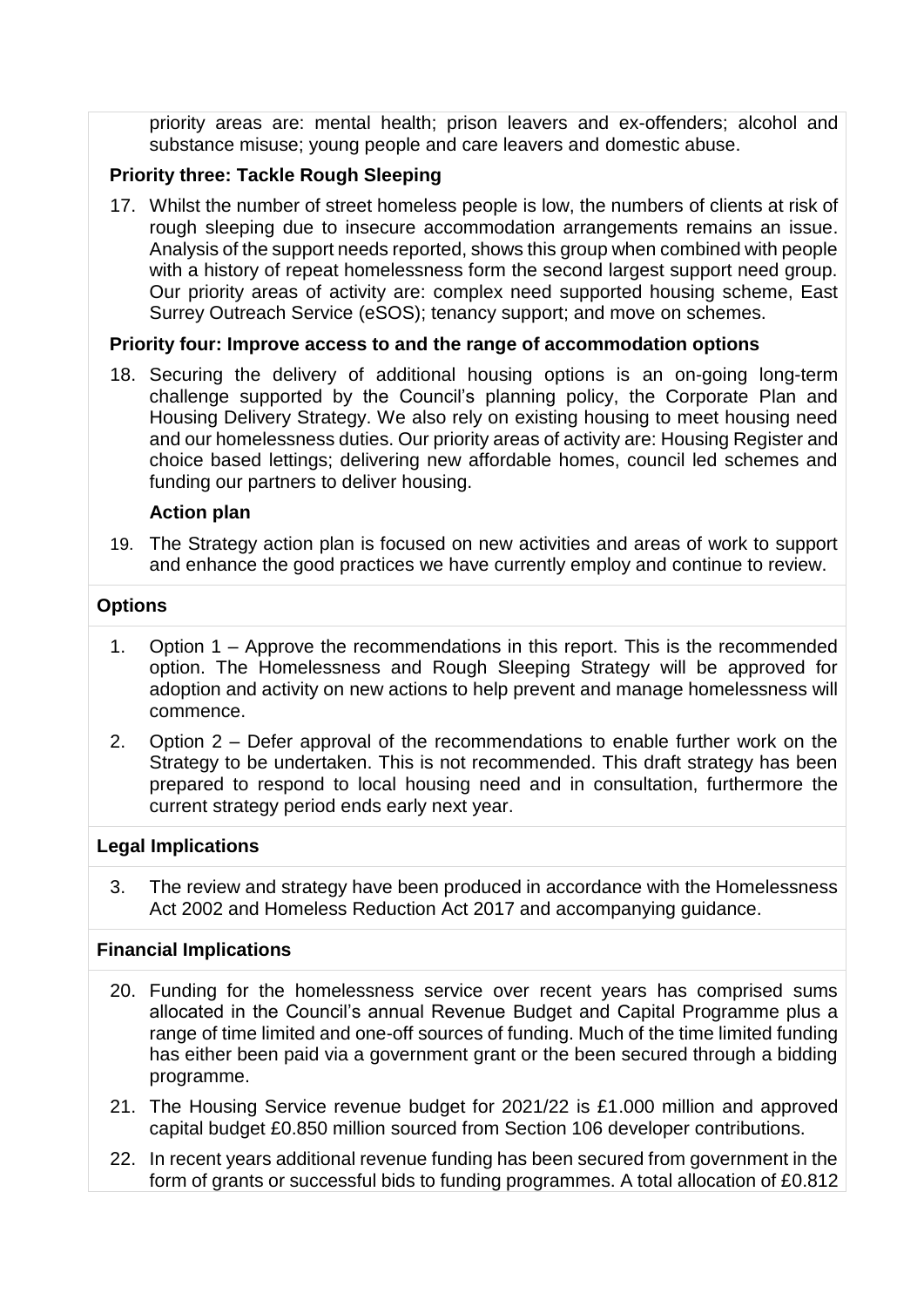million was received in 2020/21 and a further £1.100 million in 2021/22. The grant funding comprises the annual Homelessness Prevention grant, Next Steps accommodation funding for rough sleepers, Rough Sleeper Initiative Funding, Cold Weather funding as well as other sources. Funding is allocated for specific uses or projects, for example the annual Homelessness Prevention Grant totalling £1.138 million over two years funds 5 x full time housing staff to manage the additional responsibilities brought in by the HRA, 2 x fraud officers, 2 x Money Support staff, East Surrey Outreach Service, rent in advance, deposits and loans and YMCA NextStep.

- 23. The team has secured capital grant from Homes England of £0.190 million towards the Council led project to deliver four bungalows in Horley as well as revenue grant funding towards support services. The Housing Service worked in partnership to secure £0.150 million capital through the Rough Sleeper Accommodation Programme in 2020/21 towards the purchase of two flats for rough sleepers which will be delivered by Transform Housing.
- 24. The Service has good success at securing grant funding following bids to various government homelessness prevention schemes and will continue to apply as appropriate. Local authorities are notified about programmes at short notice this presents a challenge in terms of forward planning.
- 25. Many future actions and activities will be funded by our current budgets. Additional capital funding will be required to deliver additional accommodation in the form of supported housing for single people and temporary and emergency accommodation for homeless households. The aim is to reduce expenditure on private nightly paid accommodation and provide a local emergency response to homeless households. These projects will be presented as they are developed.

## **Equalities Implications**

26. An Equalities Impact Assessment (EIA) of the strategy has been completed and is attached at Annex 4. The EIA has identified that several groups will be impacted positively, including people who are vulnerable through age; people with a disability or long-term health impairment; those who are pregnant and people experiencing deprivation. No negative impacts have been identified.

## **Communication Implications**

27. There are no specific communication implications from approval and publication of the strategy and review.

## **Risk Management Considerations**

28. The Housing Service and delivery of the strategy are funded by the annual housing budget. This is further supported by annual funding and short-term grant funding from the Department for Levelling up Housing and Communities. A risk to the strategy and to service delivery would be a cessation of the annual Homelessness Prevention grant during the next five years. The loss of short-term grant availability would limit opportunities to undertake activities beyond the scope of statutory activities such as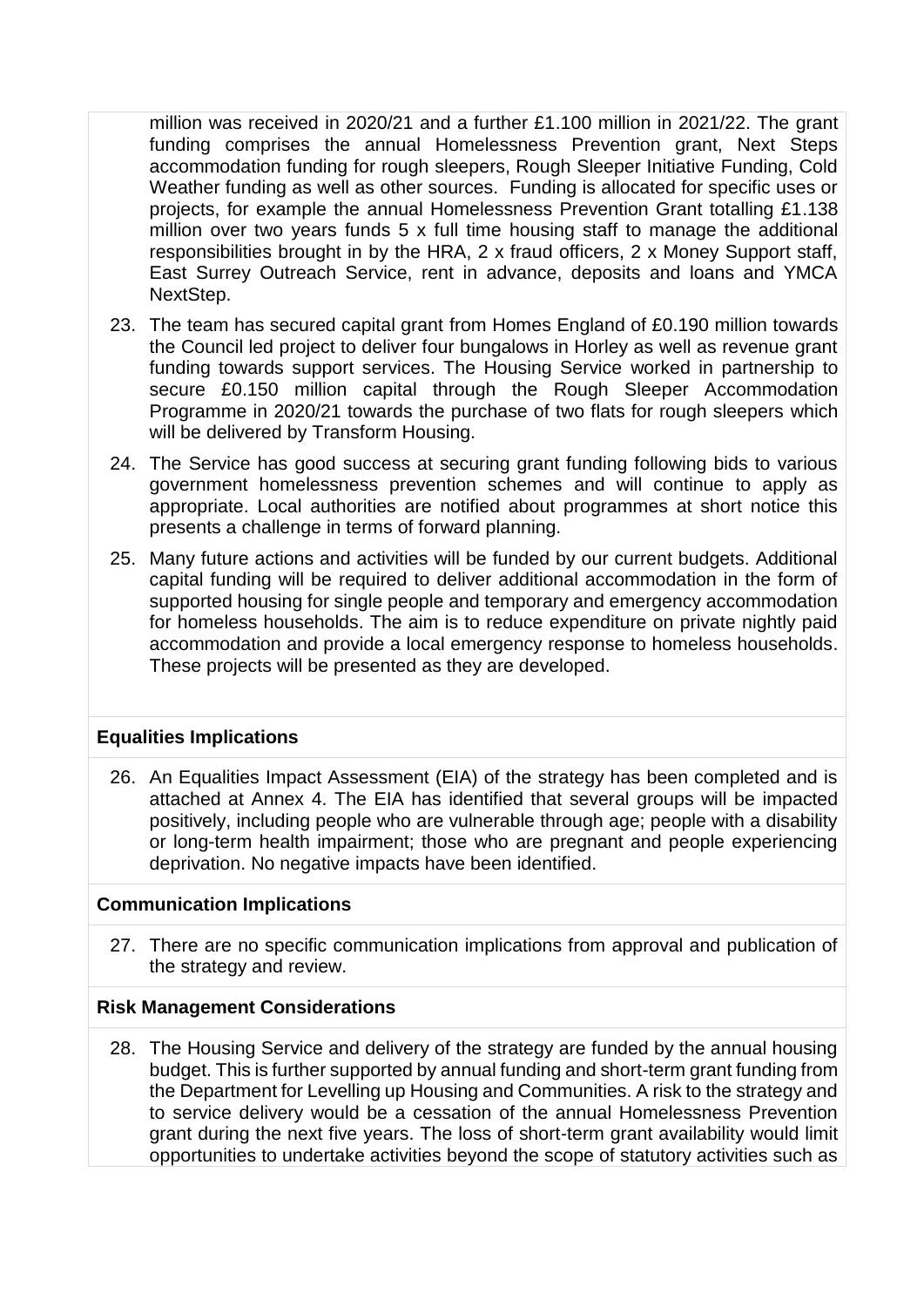outreach work, however the normal activities of the housing service are not dependent on short-term grants.

# **Consultation**

- 29. The draft Homelessness & Rough Sleeping Strategy was available on the Council's website for comment from 14<sup>th</sup> September to 14<sup>th</sup> October accompanied by a survey seeking views on the Council's homelessness service and activities. A social media campaign throughout this period encouraged participation alongside staff email signatures promoting participation to clients and professionals.
- 30. On 6<sup>th</sup> October an on-line stakeholder consultation event took place. A range of organisations were invited to attend including local housing providers, NHS staff, County colleagues from mental health, adult social care and commissioning teams, Police, domestic abuse specialists abuse, support providers, Probation, and advice agencies. Invitees were also encouraged to complete the on-line survey and to share their invitation with colleagues. Around 20 individuals attended and were extremely positive about our work and approach. The trend of rising numbers of single people with support needs was recognised along with the gap in supply of suitable supported accommodation for this group.
- 31. The need for and commitment to partnership and joint working was endorsed by professionals. This is already evidenced in the workstreams to deliver support services for complex needs clients already underway across organisations. The consultation event did trigger options for further discussion around supported housing provision, which will be explored further. The consultation also triggered an invitation to talk about our homelessness approach at the Surrey multi-agency homelessness forum. This invitation was accepted and provided another opportunity to cement a partnership approach to resolving the challenges in provision for single people with support needs.
- 32. An all Member workshop also took place on  $6<sup>th</sup>$  October and was attended by 13 Members, generating questions, comments and interest in single homeless people, accommodation options, the winter night shelter, securing the right affordable housing through planning and queries about private renting. Members expressed their support and interest in the variety of activities undertaken by the team to help households facing homelessness.
- 33. At close of the on-line survey, 37 completed surveys had been submitted from a mix of clients, professionals, front line workers and others. The relatively small number of responses limits generalisations. However, these points emerged:
	- Most participants found it easy to contact the team, some opportunities for changes to further strengthen communication were suggested
	- The public have a slightly lower awareness of the advice and information on the Council's website than professionals, although both groups had found it helped to some extent resolve their housing issue, improvements to add and tailor content to meet different needs and abilities was highlighted
	- Overall respondents rated the housing team positively in its effectiveness in resolving issues, feedback on staff at a personal level was positive from all respondents